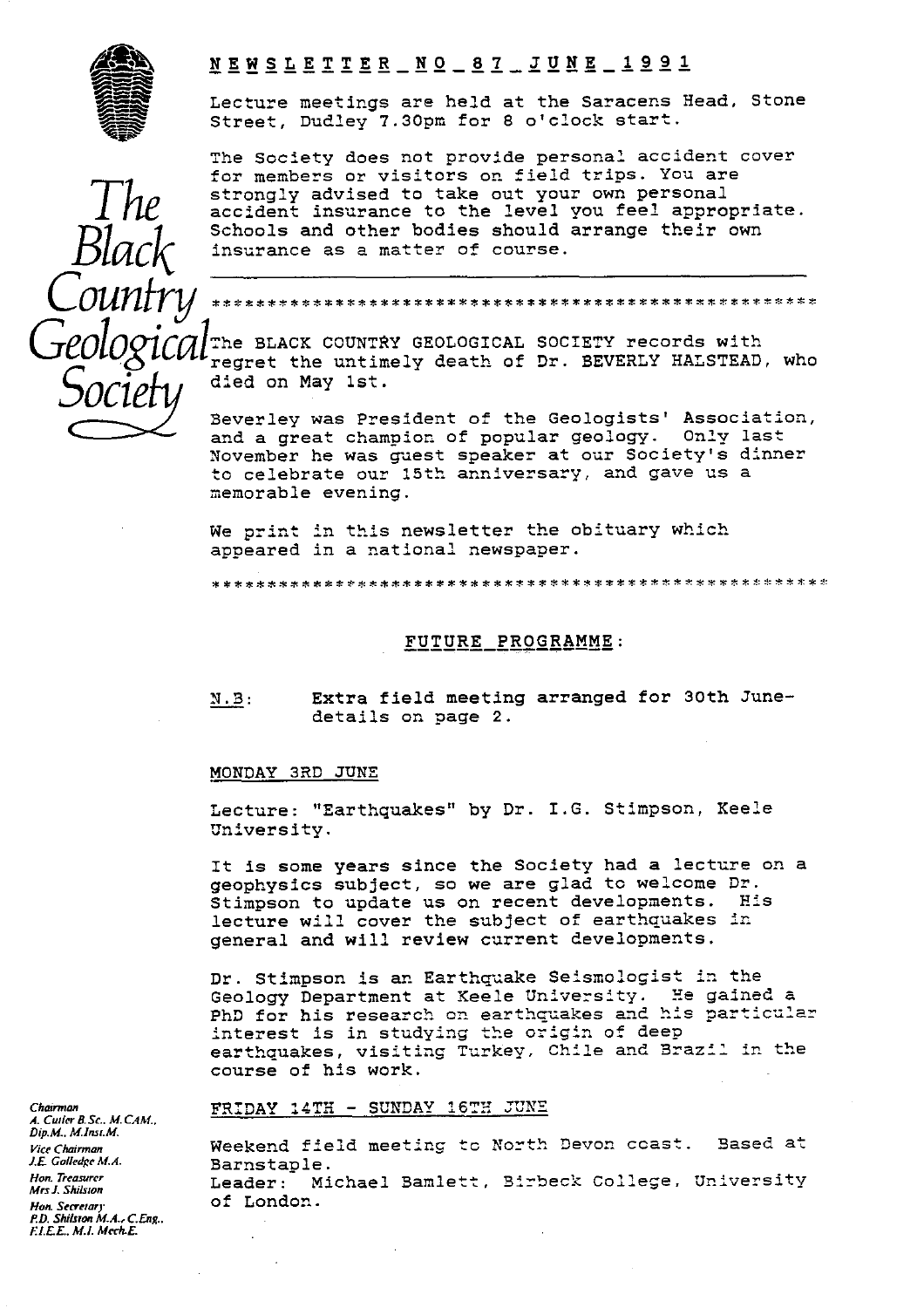The field meeting will examine coastal rocks and scenery between Westward Ho! and Baggy Point.

Cost .20 (not including accommodation) for Friday evening to Sunday. An additional whole day Friday with the leader for a surcharge of .5.

#### MONDAY 24TH JUNE

Evening field meeting - "The building stones of Birmingham". Leader: Paul Shilston. Meet: 7.00pm at the Hall of Memory, Broad Street, Birmingham.

A guided walk in the city centre, looking at the various types of building stones used in some of the important public and commercial buildings including recent buildings and the new Convention Centre.

#### SUNDAY 30TH JUNE

Field meeting to North Staffordshire. Leader: John Armitage

The field meeting to this area that was held on 14th April, unfortunately was not able to visit the British Coal opencast site at Siddulph, due to some misunderstanding by British Coal.

John Armitage has arranged to run the trip again, with a group of his own students, and Society members are very welcome to attend.

The full day is to meet at Mow Cop Folly at 10.45am. The Folly is a mock-ruined castle, on a hill about 2 miles north-east of Kidsgrove, grid ref: 858573. Lunch will be at Mow Cop Inn, then the party will visit the Biddulph opencast at  $1.45$  or  $2.00$ pm.

If anyone wants to miss out Mow Cop, and just wishes to visit the opencast, they should turn up there at 1.45pm and join the party. The opencast is off Brown Lees Road, near Biddulph, grid ref: 878560. Anyone wanting more details of the route to the opencast can contact Paul Shilston (021 459 3603). If you have a hard hat, please bring it.

### SUNDAY 22ND SEPTEMBER

Field meeting to Cross Hands Quarry and Sharps Hill Quarry, near Chipping Norton, Oxfordshire. Leader: John Crossling, Keeper of Geology, Warwickshire Museum.

Meet 11.00am at Cross Hands Quarry next to Cross Hand pub (grid ref: 269290). The quarry is on the A44 road, about 4 miles west of Chipping Norton.

Cross Hands quarry is in the Middle Jurassic and shows the Clypeus Grit and Hook Norton limestone. Bivalve molluscs and brachiopods are the most common fossils. No hammering, but collecting is possible from loose or fallen material.

Sharps Hill quarry is in the Great Oolite of the Middle Jurassic. it is **a** classic site, being the type locality of the Sharps Hill beds.

Hard hats are required - bring your own if you have one, otherwise the Society's stock of hats will be available.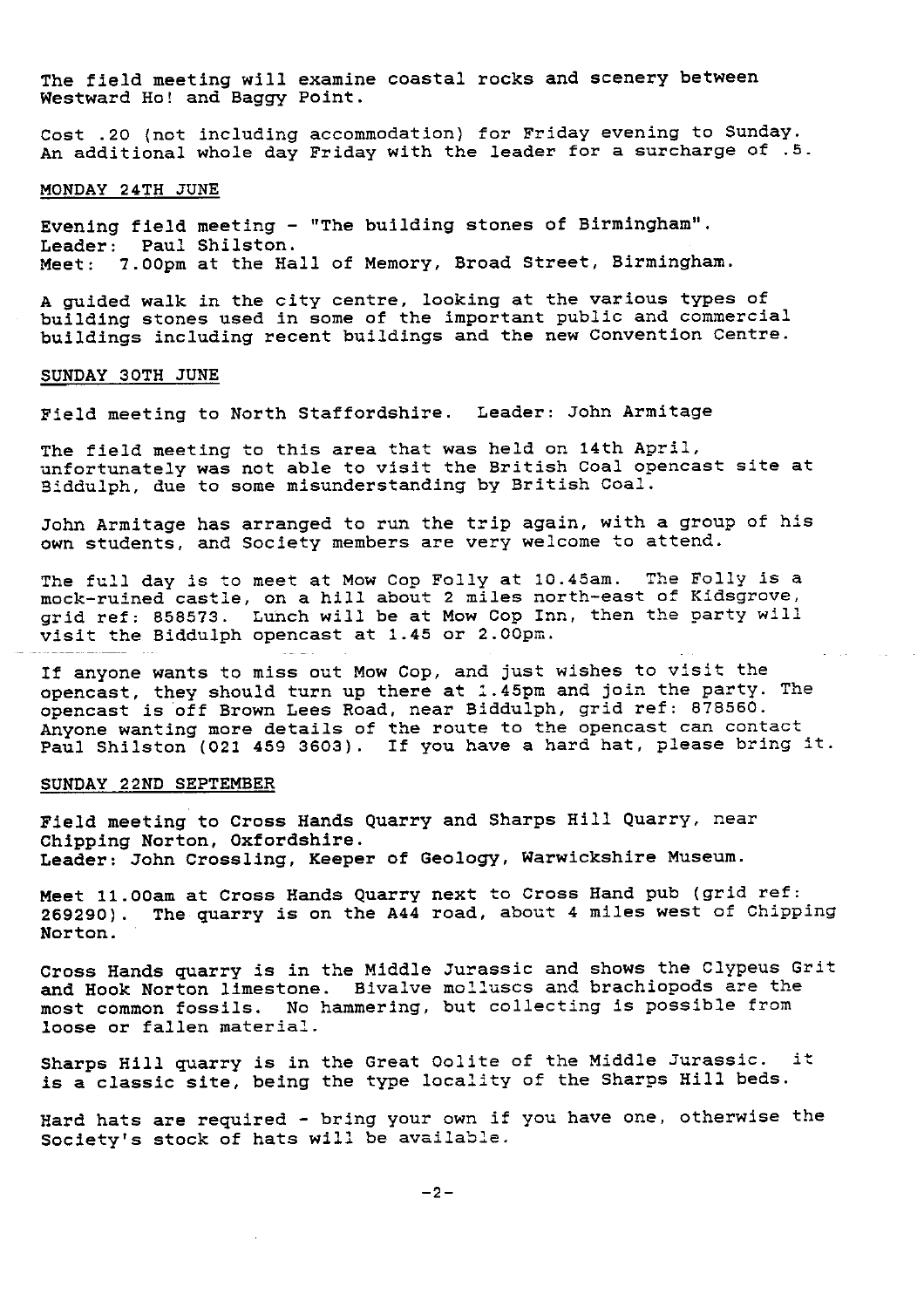#### MONDAY 14TH OCTOBER

Lecture: The mass extinctions controversy by Professor A. Hallam of Birmingham University.

Professor Hallam is an authority on the subject of mass extinction and will outline the present controversy between the different points of **view.**

Mass extinction events have always interested geologists. Why did dinosaurs die out at the end of the Cretaceous? What is the explanation for the other well-documented mass extinctions in the late Devonian, at the end of the Permian, at the end of the Triassic, and so on? Various theories have been put forward, but none have been completely accepted.

Professor Hallam is Lapworth Professor with The School of Earth Sciences, Birmingham University. His main research interests are in mass extinctions, sea-level changes and evolution.

### SUNDAY 27TH OCTOBER

leld meeting to Black Country Sites. Leaders: Dr John Powell and his team from the British Geological Survey.

The itinerary will probably include Upper Coal Measures strata, Keele Beds and Envi]le Beds around Baggeridge, and possibly in Birmingham.

#### MONDAY 2ND DECEMBER

Lecture: Geology in South Africa by Malcolm Callow.

# WEDNESDAY/THURSDAY 4-5TH DECEMBER

Geological Curators Group AGM and Conference in Dudley.

### MONDAY 13TH JANUARY 1992

Lecture: W.J. Harrison (1845-1908). Birmingham geologist and otographer. A historical lecture illustrated by Harrison's own iotographs.

Lecturer: Peter James, local studies Archivist, Birmingham Central Library.

#### FRIDAY 17TH JANUARY - 150TH ANNIVERSARY

This date marks the 150th Anniversary of the Dudley and Midland Geological Society. The BCGS will be marking this event during 1992 watch this space.

### MONDAY 24TH FEBRUARY

Annual General Meeting followed by a talk "Mount St. Helens - ten years on" by Paul Shilston.

# MONDAY 23RD MARCH

Lecture: "Geology and the nuclear industry" by Nigel Monckton, UK Nirex Ltd.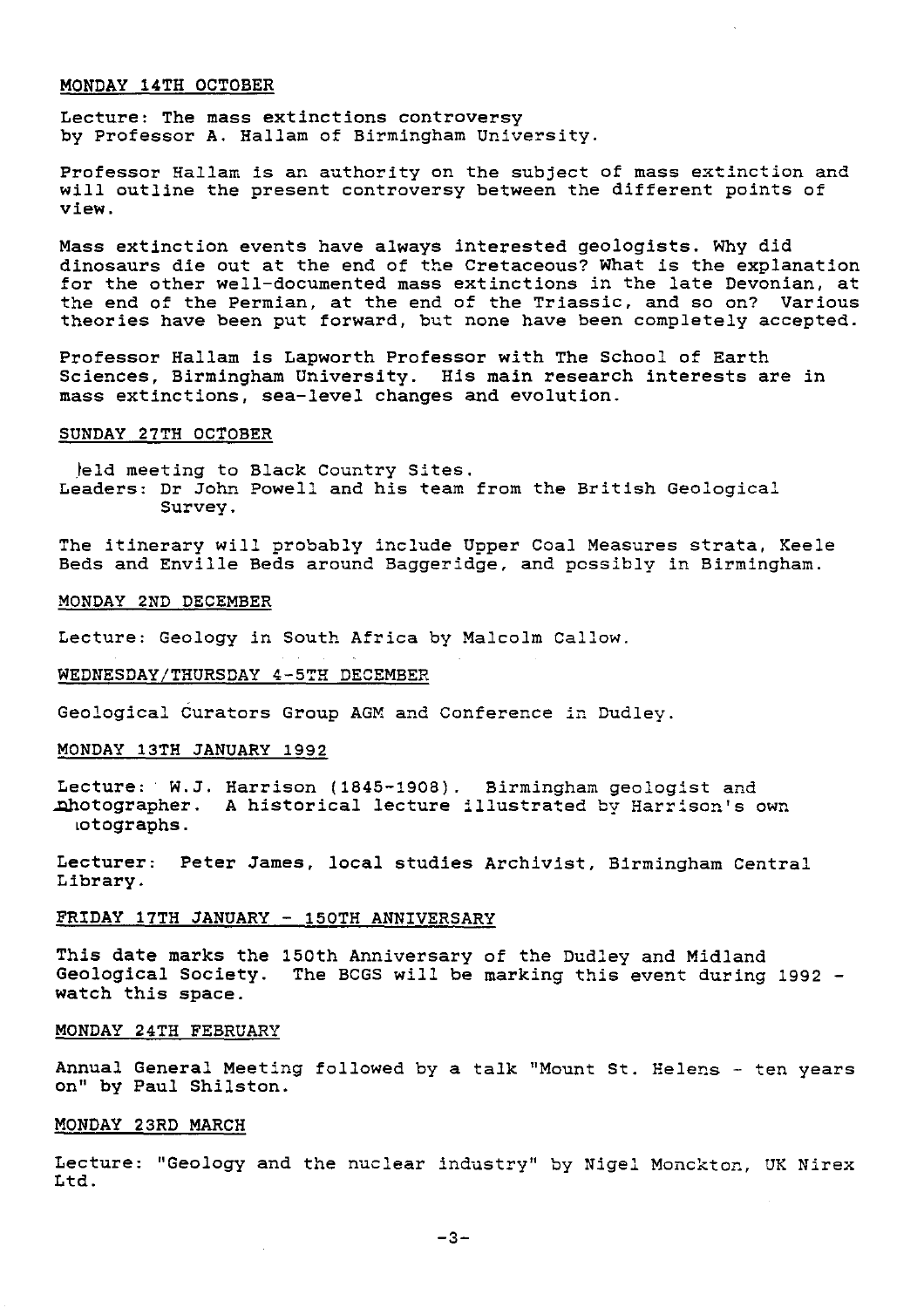#### EDITORIAL

### CONSERVATION

Geological conservation has always been a part of this Society's activities. This involves identifying important new geological sites, conserving existing ones, and ringing alarm bells when sites are threatened by infilling or development.

There are so many pressures on land use, it is important to make sure that all interests are considered. We have found that sites are more likely to be preserved if they have importance on several counts wildlife, amenity, education as well as geology.

As part of this, last month a party of BCGS members, with Dudley Canal Trust members, cleaned up the important site on the canalside at Brewin's Bridge, Netherton. The snag is that it is on the wrong side of the canal bank - the side without a towpath, so the conservation activity was conducted from a canal bridge. Fortunately no one fell in and the exposure is once again revealed in its full glory.

The NEWS RELEASE included with this newsletter describes the operation.

# B\_C\_G\_S NEWS

### I. LAUNCH OF THE STRATEGY TO SAVE GEOLOGICAL SITES

A nationwide initiative to identify and improve protection of geological sites was launched on 5th December by the Nature Conservancy Council with the publication of "EARTH SCIENCE IN GREAT BRITAIN - A STRATEGY". The central theme of this document is the RIGS (regionally important geological sites) scheme, and the establishment of locally based RIGS groups.

The BCGS was one of the first organisations to pioneer the way for local geological site conservation, and its experience has helped shape *the* new nationwide initiative. In fact, the BCGS is cited as one of the seven known groups *which have a* selected portfolio of sites, recognised by local planning authorities.

The NCC traditionally has only been concerned with sites of National/International importance. This endorsement of the importance of LOCAL/REGIONAL sites marks a significant step forward in earth science conservation, which has lagged behind its biological ("wildlife") counterpart for so long.

In addition to detailing the importance of earth sciences both in practical and academic terms, THE STRATEGY deals with the practical aspects of protecting and improving sites, and of increasing public awareness.

The BCGS stil has many opportunities for conservation work, some not finished and some not even started. Further investigation and data *gathering* is needed in WOLVERHAMPTON, WALSALL, SOLIHULL and adjacent areas. Expanded data records are needed for the Dudley Museum, recording centre, and management plans for existing sites will be needed in the future.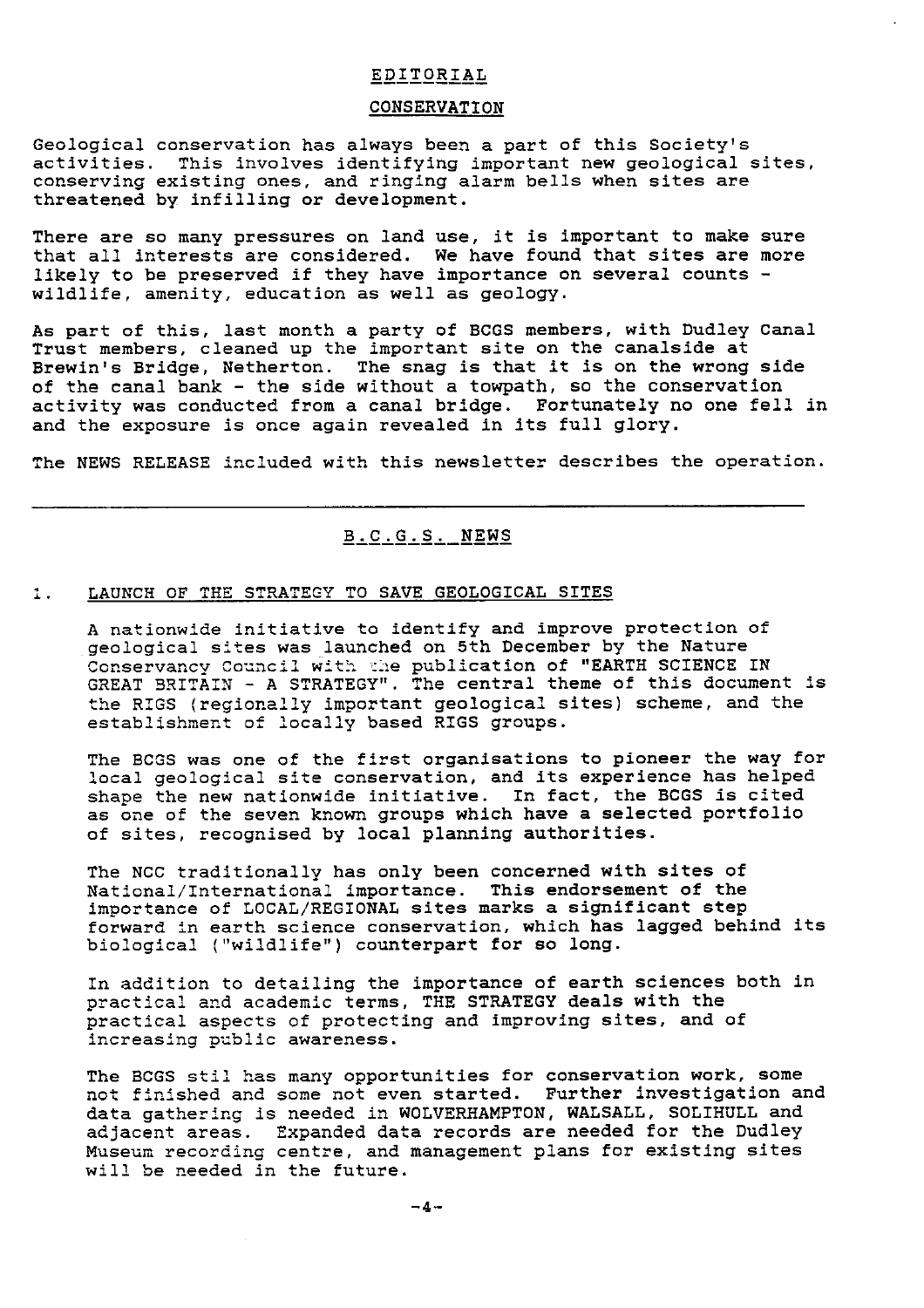One of the key aspects of local conservation is informal<br>monitoring of sites in one's own area and this is something ir which ALL MEMBERS CAN BE INVOLVED. Taking part in local site monitoring would help save geological sites and keep the BCGS in the forefront of Earth Science Conservation.

IF ANY MORE MEMBERS ARE INTERESTED IN HELPING WITH LOCAL SITE MONITORING would they contact Alan Cutler or the Secretary.

ALAN CUTLER

# 2. REPORT OF ANNUAL GENERAL MEETING

The annual general meeting of the Society was held on Monday 25th February 1991 in the Saracens Head, Dudley.

The Treasurer, Judith Shilston, presented her report for 1990, and was able to report that the Society's finances were in good shape. The income from subscriptions had increased due to the larger membership, while we continue to receive useful help from local firms in printing the newsletter.

The Chairman, Alan Cutler, in his annual report said that Society membership was at its highest ever, and that a successful programme of lectures and field meetings had been held. The Chairman's report was circulated with the April newsletter.

The election of Society officers and committee resulted in no change, so that they are constituted as follows:

|                    | Chairman: Alan Cutler    | Vice-chairman:               | John Golledge                 |
|--------------------|--------------------------|------------------------------|-------------------------------|
|                    | Secretary: Paul Shilston | Treasurer:                   | Judith Shilston               |
| Committee members: |                          | Steven Hughes<br>Peter Smith | Janet Meakin<br>Graham Worton |

Hon. Auditor: Geoff Hubbard BSc, ACMA.

We are grateful for the work of the Hon. Auditor, Geoff Hubbard, who is not a member but gives up his time to audit the Society's accounts.

### 3. JOINT FIELD TRIP WITH SHROPSHIRE GEOLOGICAL SOCIETY TO NORTH STAFFORDSHIRE ON SUNDAY 14TH APRIL

Everyone met at the Newchapel Natural Sciences Centre for a 10.00am start on a bright, sunny morning, with the fine weather staying with us for the rest of the day. There was a good turn out and John Armitage gave a conducted tour of the centre, ably assisted by Michael Pace the curator. The centre was in an unusual location down an alley between some houses at the back of a garage compound, and to everyone's amazement contained the following: an observatory plus telescope, a planetarium, with equipment to pick up and show the information from weather satellites. Models and pictures demonstrated how satellites are put into orbit, and there were various fossils with the ubiquitous dinosaur samples. Special telescopes enabled us to view sunspots on paper There was a pond with a wide variety of fauna and flora.

-5-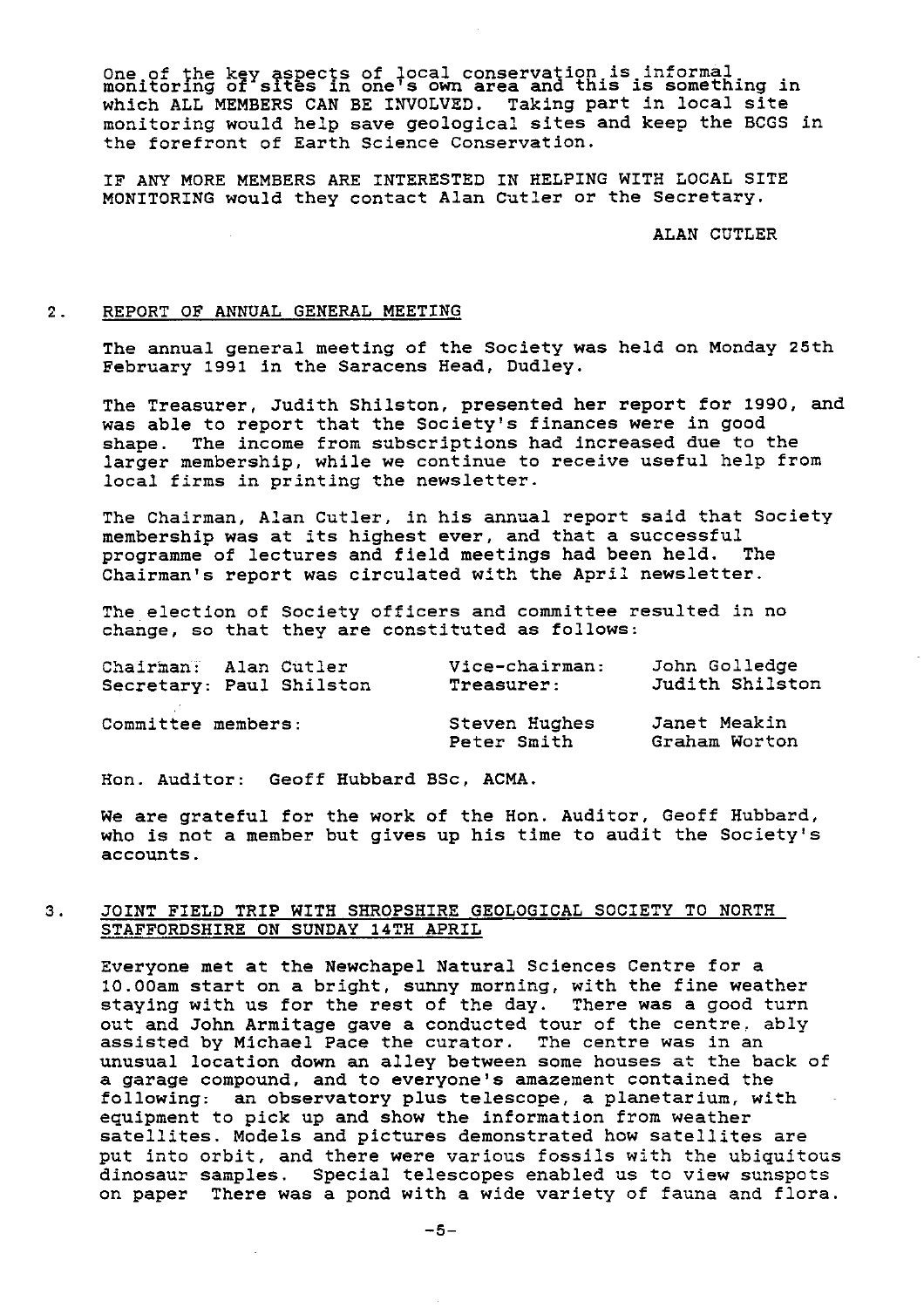The path was made up of flagstones, some of which contained fossilised tree roots.

The centre had been started with the observatory by a group of enthusiasts, and the rest of the site was built on an old tip. About 1000 trees planted on it are now becoming well established and make a very pleasant setting for the building.

We moved on in a large convoy to the car park at Mow Cop. This is the highest point in the area and it is made more dramatic as the ground drops rapidly away from the Folly on the summit in a series of outcrops of rock.

John indicated the main geological features, which were the Millstone Grit faulted anticline forming the high point of Mow Cop and to the north the Triassic deposits forming the flat Cheshire Plain. The Millstone Grit was bounded by two faults, one of which, the Red Rock, is still active and responsible for some of the minor earquakes in the area.

Chatsworth Grit is the most prominent in the area and contains 85% quartzite grains, small quantities of ilmenite, zircon, mineralisation of barytes and fossilised plant bark. We found specimens of the barytes mineralisation which had formed along the bedding planes and small faults, and some fossilised plant bark. There was also cross bedding which could be seen on an exposed *face of* the Grit.

The whole area had been worked for millstones in the past and it was not easy to distinguish which were natural outcrops and which had been quarried.

We then moved on to a nearby brick pit which was in the Lower Coal Measures and we were able to find the thin coal seam and seat earth which existed above the fire clay. Above the coal seam is the horizon marker for the Lower Coal *Measures* known as 03 or Gastriophorous Listeri Marine Band, of which, unfortunately, we could find no trace.

After a very pleasant morning we had lunch at the Mow Cop public house and then went off to the Brown Lees opencast coal site to look at the Lower and Middle Coal Measures. This unfortunately was not to be as John Armitage had been let down by the person who was to escort us around the workings. John could not apologise enough for this mishap, but the morning's geology and the weather had been thoroughly enjoyed.

PETER SMITH

### 4. DUDLEY ENVIRONMENT WEEK 11 *-19TH MAY*

May 11-19th was National Environment Week, and in conjunction with this, Dudley Borough ran a programme of events with an environment theme. As part of this, the BCGS ran two guided geological walks for the public - Paul *Shilston took* a party around the Wrens' Nest on 12th May and Alan Cutler did the same at Saltwells Local Nature Reserve on 19th May.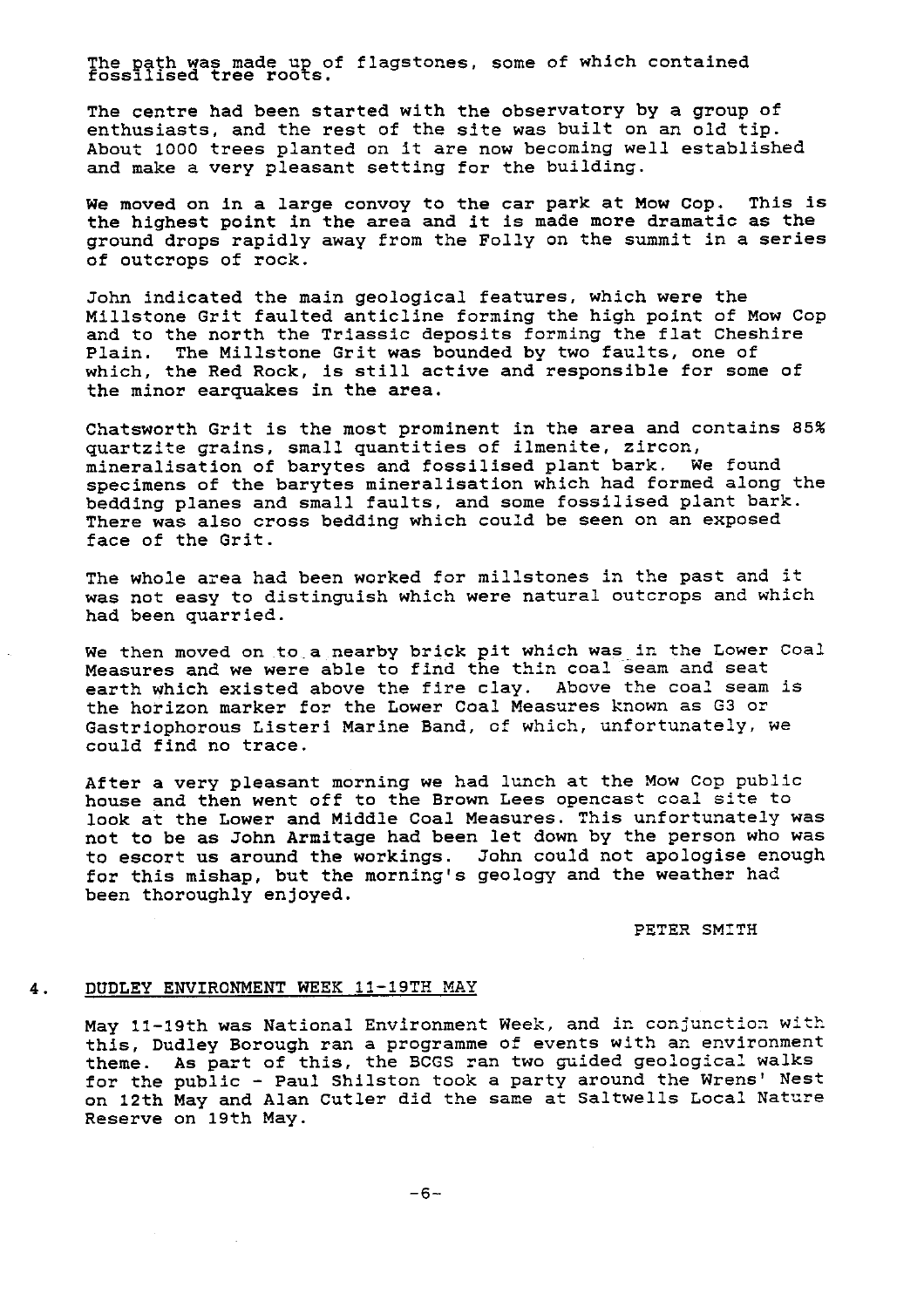### 5. EDITOR FOUND

We are happy to report that one of our long standing members, Kate Ashcroft, has offered to take over the newsletter editor's post. Kate has been a very supportive member of the BCGS for many years and is well fitted to keep members informed of the Society's activities. She will start with the August edition.

-+-+-+-+-+-+-+-+-+-+-+-+-+-+-+-+-+-+-+-+-+-

#### **Secretary**

Paul Shilston, 16 St. Nicolas Gardens, Kings Norton,<br>Birmingham B38 8TW Tel: 021 459 3603 Birmingham B38 8TW